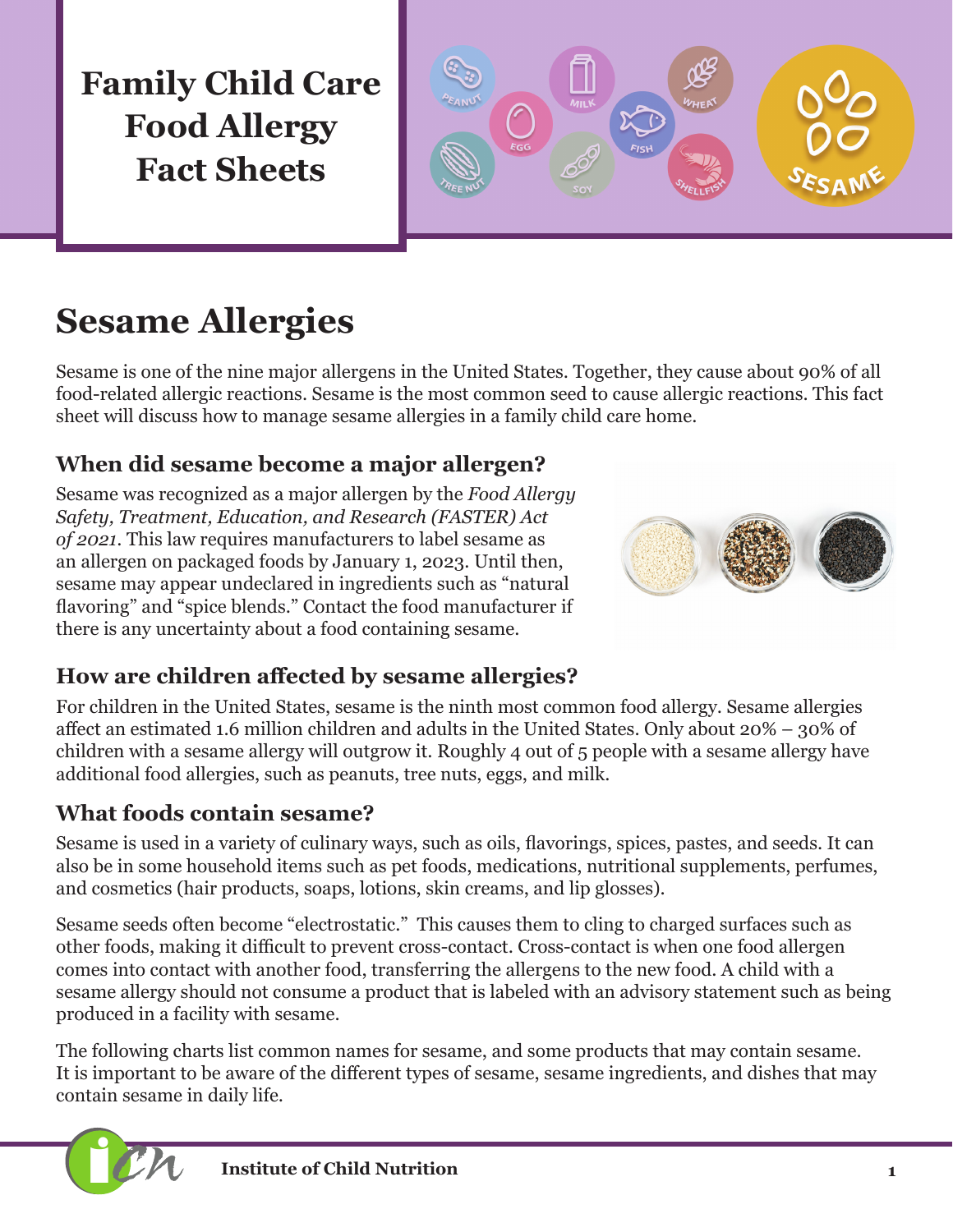# **Family Child Care Food Allergy Fact Sheets**

| <b>Common Names for Sesame</b>   |                          |                |  |
|----------------------------------|--------------------------|----------------|--|
| • Anjonjoli                      | • Gingelly               | $\cdot$ Simsim |  |
| • Benne, benne seed,<br>beniseed | $\cdot$ Sesamum indicum* | • Til or Teel  |  |

\*The scientific name for sesame, *Sesamum indicum*, may be used on labels of non-food items, such as cosmetics, medications, nutritional supplements, and pet foods.

| <b>Sesame Ingredients</b> |                 |           |  |
|---------------------------|-----------------|-----------|--|
| $\cdot$ Sesame flour      | • Sesame paste  | Sesamin   |  |
| ∣ • Sesame meal           | • Sesame powder | Sesamol   |  |
| $\cdot$ Sesame oil*       | • Sesame seed   | Sesamolin |  |

\*Sesame oil is usually "unrefined," and consuming it can cause an allergic reaction.

| Dishes, Foods, and Products That May Contain Sesame  |                            |                       |  |
|------------------------------------------------------|----------------------------|-----------------------|--|
| • Baked goods (bagels,                               | • Granola                  | • Risotto             |  |
| breads, breadsticks,                                 | • Herbs and herbal drinks  | • Sesame salt         |  |
| hamburger buns, rolls)                               | • Halva/halvah/halwah      | Shish kabobs          |  |
| • Baba ganoush                                       | • Hummus                   | • Snack mix           |  |
| • Candy, confection                                  | • Margarine                | $\bullet$ Soups       |  |
| • Chips (bagel chips, pita<br>chips, tortilla chips) | • Muesli                   | • Spices/spice blends |  |
| • Crackers (melba toast,<br>sesame snap bars)        | • Natural flavorings       | • Stews               |  |
|                                                      | • Noodles                  | • Stir-fry            |  |
| • Dressings, gravies,                                | • Pasteli                  | • Sushi               |  |
| marinades, sauces                                    | • Pretzels                 | • Tahini              |  |
| • Falafel                                            | • Processed meats/sausages | • Tempeh              |  |
| • Goma dofu/gomadofu                                 | • Protein and energy bars  | • Turkish cake        |  |
| • Gomasio (sesame salt)                              | • Rice                     | • Veggie burgers      |  |
|                                                      | • Rice cakes               |                       |  |
|                                                      |                            |                       |  |

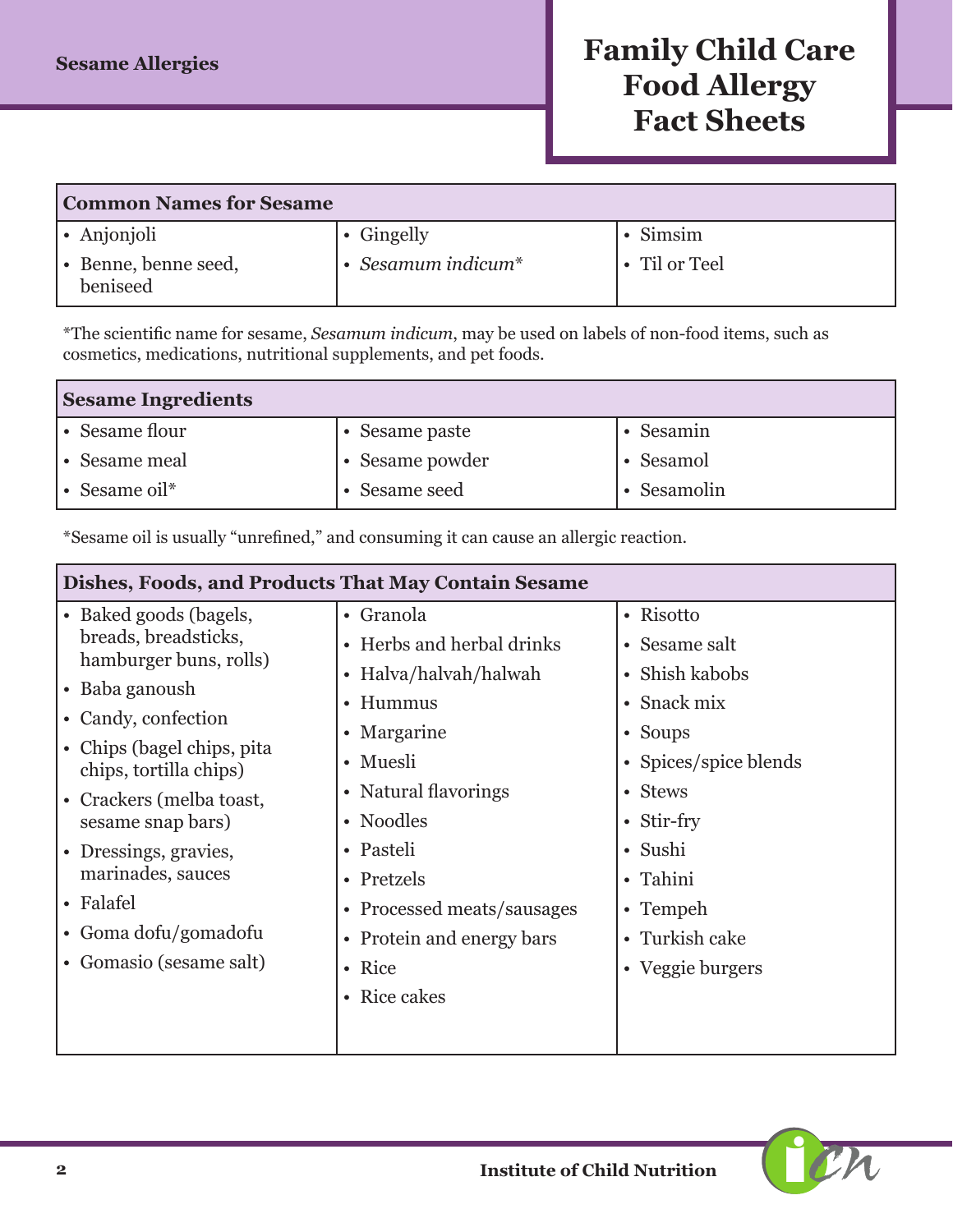## **Family Child Care Sesame Allergies Sesame Allergies Food Allergy Fact Sheets**

#### **What substitutes can be used for sesame?**

The following chart lists common menu items that may be used as safe substitutions for food items that contain sesame. Always carefully read ingredient lists on food labels, even for foods that do not usually contain sesame.

| <b>Menu Items That May Contain Sesame*</b>                | <b>Possible Substitutes*†</b>                                                               |
|-----------------------------------------------------------|---------------------------------------------------------------------------------------------|
| Bagels, breads, breadsticks, hamburger buns,<br>rolls     | Bagels, bread, breadsticks, hamburger buns, and<br>rolls without sesame seeds               |
| Crackers, pretzels                                        | Crackers, pretzels without sesame                                                           |
| Dressings, gravies, marinades, sauces                     | Dressings, gravies, marinades, and sauces that<br>do not contain sesame oil or sesame seeds |
| Granola, muesli                                           | Granola or muesli without sesame                                                            |
| Main or side dish with baba ganoush,<br>hummus, or tahini | Main or side dish without baba ganoush,<br>hummus, or tahini                                |
| Pasta, rice, or stir-fried dishes                         | Pasta, rice, or stir-fried dishes without sesame<br>seeds                                   |
| Processed meats                                           | 100% beef, pork, poultry, fish, or shellfish;<br>beans, peas, legumes                       |
| Soups or stews                                            | Soups or stews without sesame                                                               |

\*All meals and snacks claimed for reimbursement must meet the Child and Adult Care Food Program (CACFP) meal pattern requirements. Please visit [www.fns.usda.gov/cacfp/meals-and-snacks](http://www.fns.usda.gov/cacfp/meals-and-snacks) for more information. For children with food allergies, providers are required to provide meal modifications as stated in the child's medical statement signed by a State licensed healthcare professional. Meal modifications may require providing meals and snacks that do not meet CACFP meal pattern requirements. These meals are reimbursable as long as there is a medical statement on file documenting the necessary accommodations. Providers may choose to accommodate food-related disabilities without a signed medical statement if the meal modifications still meet the meal pattern requirements. Refer to the *Family Child Care Food Allergy Fact Sheets – Accommodating Children with Food Allergies* for more information.

†Always review the ingredient list to verify ingredients and check for possible cross-contact (look for advisory statements or contact manufacturer).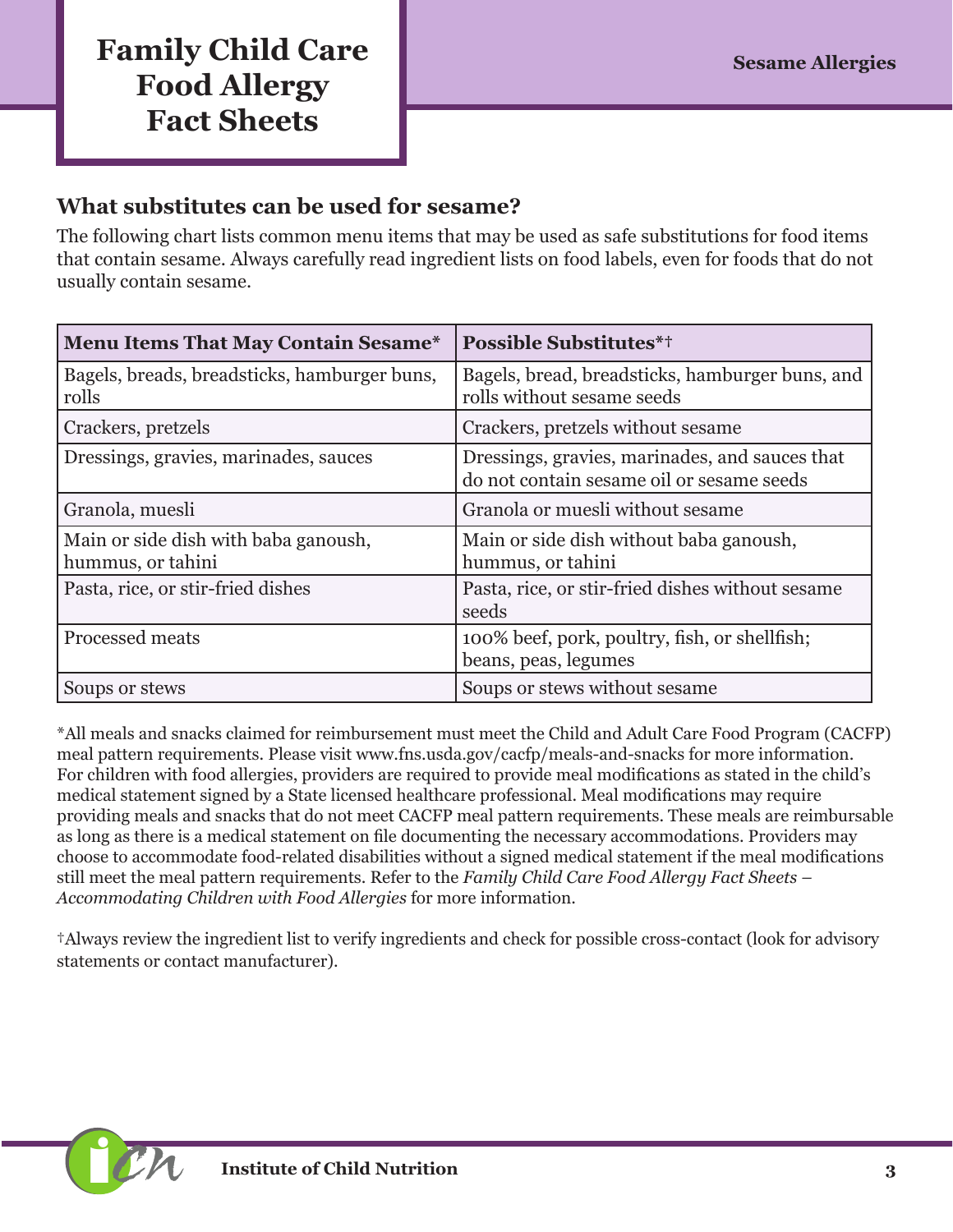#### **References**

- American Academy of Allergy Asthma & Immunology Annual Meeting. (2019, February). *Sesame now the ninth most common allergy in the United States.*  <https://www.aaaai.org/About/News/News/sesame>
- Food Allergy Research & Education. (2021). *Sesame allergy.* [https://www.foodallergy.org/living-food-allergies/food-allergy-essentials/common-allergens/](https://www.foodallergy.org/living-food-allergies/food-allergy-essentials/common-allergens/sesame) [sesame](https://www.foodallergy.org/living-food-allergies/food-allergy-essentials/common-allergens/sesame)
- Food Allergy Research & Education. (2021, April 23). *With the stroke of President Biden's pen, FASTER Act for sesame labeling becomes law.*  [https://www.foodallergy.org/media-room/stroke-president-bidens-pen-faster-act-sesame](https://www.foodallergy.org/media-room/stroke-president-bidens-pen-faster-act-sesame-labeling-becomes-law)[labeling-becomes-law](https://www.foodallergy.org/media-room/stroke-president-bidens-pen-faster-act-sesame-labeling-becomes-law)
- Gupta RS, Warren CM, Smith BM, Blumenstock JA, Jiang J, Davis MM, Nadeau KC. (2018, December). The Public Health Impact of Parent-Reported Childhood Food Allergies in the United States. *Pediatrics.* 142(6).<https://doi.org/10.1542/peds.2018-1235>
- National Institutes of Health. (2019, November 19). *Sesame allergy common among children with food allergies.*  https://www.nih.gov/news-events/nih-research-matters/sesame-allergy-common-amongchildren-food-allergies
- Paul, M. (2019, August 7). *Sesame allergy is surprisingly common.* Futurity. <https://www.futurity.org/sesame-allergy-food-labeling-2126762-2/>
- Simons, F. E. R., & Sampson, H. A. (2014, October 30). Anaphylaxis: Unique aspects of clinical diagnosis and management in infants (birth to age 2 years). *Journal of Allergy and Clinical Immunology*, 135(5), 1125–1131.<https://doi.org/10.1016/j.jaci.2014.09.014>
- Sokol, K., Rasooly, M., Dempsey, C., Lassiter, S., Gu, W., Lumbard, K., & Frischmeyer-Guerrerio, P.A. (2019, November). Prevalence and diagnosis of sesame allergy in children with IgE-mediated food allergy. *Pediatric Allergy and Immunology*. 31(2), 214-218. doi: 10.1111/pai.13143
- The Anaphylaxis Campaign. (2019, November). *14 major allergens.* <https://www.anaphylaxis.org.uk/what-is-anaphylaxis/the-14-major-allergens/>
- U.S. Department of Agriculture, Food and Nutrition Service. (2013, July 16). *Nutrition standards for CACFP meals and snacks.* https://www.fns.usda.gov/cacfp/meals-and-snacks
- U.S. Department of Agriculture, Food and Nutrition Service. (2017, June 22). *Modifications to accommodate disabilities in CACFP and SFSP.* <https://www.fns.usda.gov/modifications-accommodate-disabilities-cacfp-and-sfsp>
- U.S. Food and Drug Administration. (2018, July 16). *Food Allergen Labeling and Consumer Protection Act of 2004 (FALCPA).* https://www.fda.gov/Food/GuidanceRegulation/GuidanceDocumentsRegulatoryInformation/ Allergens/ucm106187.htm

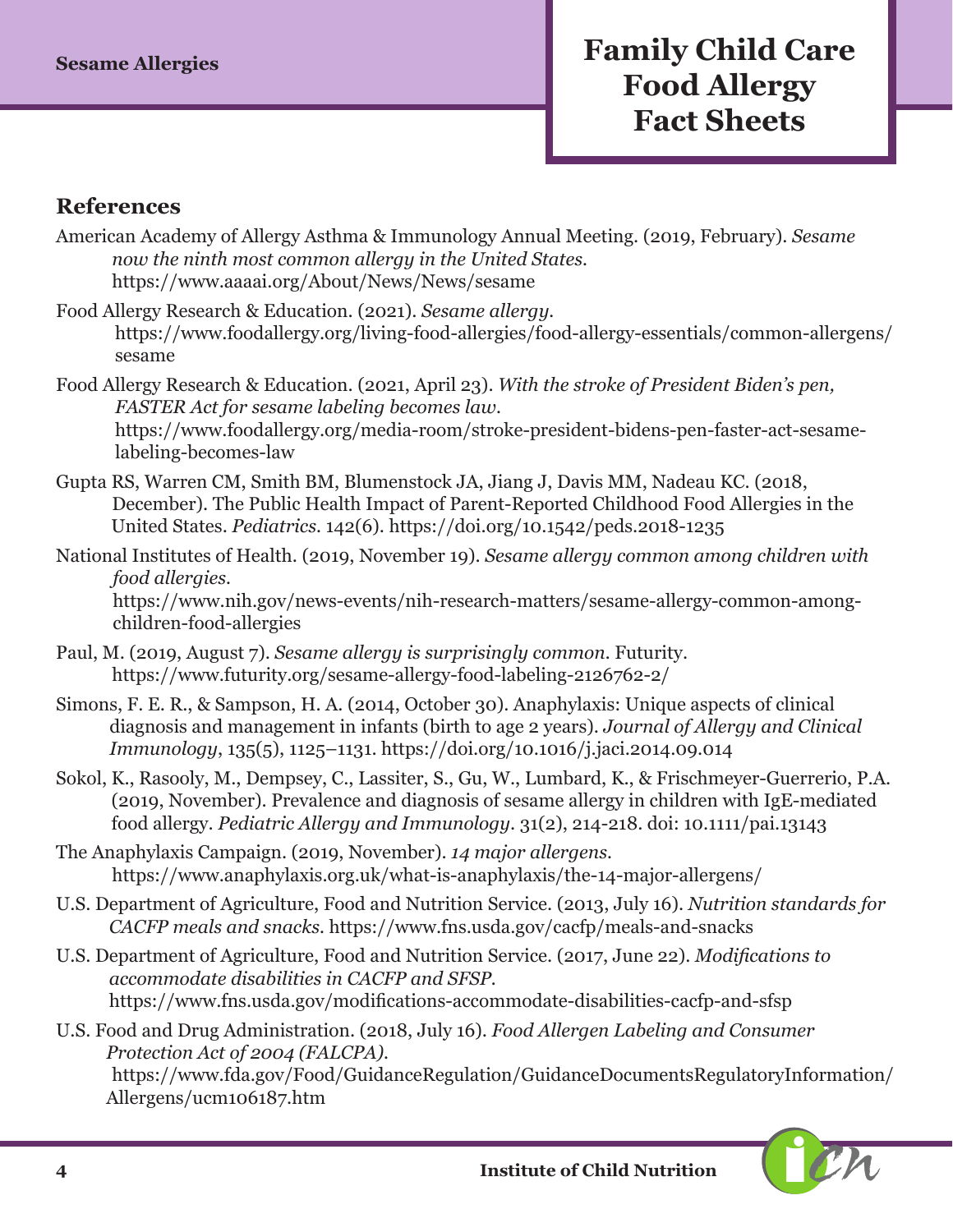# **Family Child Care Sesame Allergies Food Allergy Fact Sheets**

- U.S. Food and Drug Administration. (2020, November). *Draft guidance for industry: Voluntary disclosure of sesame as an allergen.* https://www.fda.gov/regulatory-information/search-fda-guidance-documents/draft-guidanceindustry-voluntary-disclosure-sesame-allergen
- U.S. Food and Drug Administration. (2021, May 5). *Food allergies.*  <https://www.fda.gov/food/food-labeling-nutrition/food-allergies>
- U.S. Library of Congress. (2021, April 23). S*ummary: S.578 FASTER Act of 2021.* https://www.congress.gov/bill/117th-congress/senate-bill/578?q=%7B%22search%22%3A%5 B%22S.+578%22%5D%7D&s=1&r=1
- Warren, CM, Chadha A., and Sicherer S., [et.al](http://et.al). (2019, August 2). Prevalence and severity of sesame allergy in the United States. *Journal of the American Medical Association*, 2(8). doi:10.1001/ jamanetworkopen.2019.9144

#### **For More Information**

Food Allergy Research & Education [www.foodallergy.org](http://www.foodallergy.org)

Institute of Child Nutrition [www.theicn.org/foodsafety](http://www.theicn.org/foodsafety)

U.S. Food and Drug Administration *Food Allergens* [www.fda.gov/food/food-labeling-nutrition/food-allergies](https://www.fda.gov/food/food-labeling-nutrition/food-allergies)